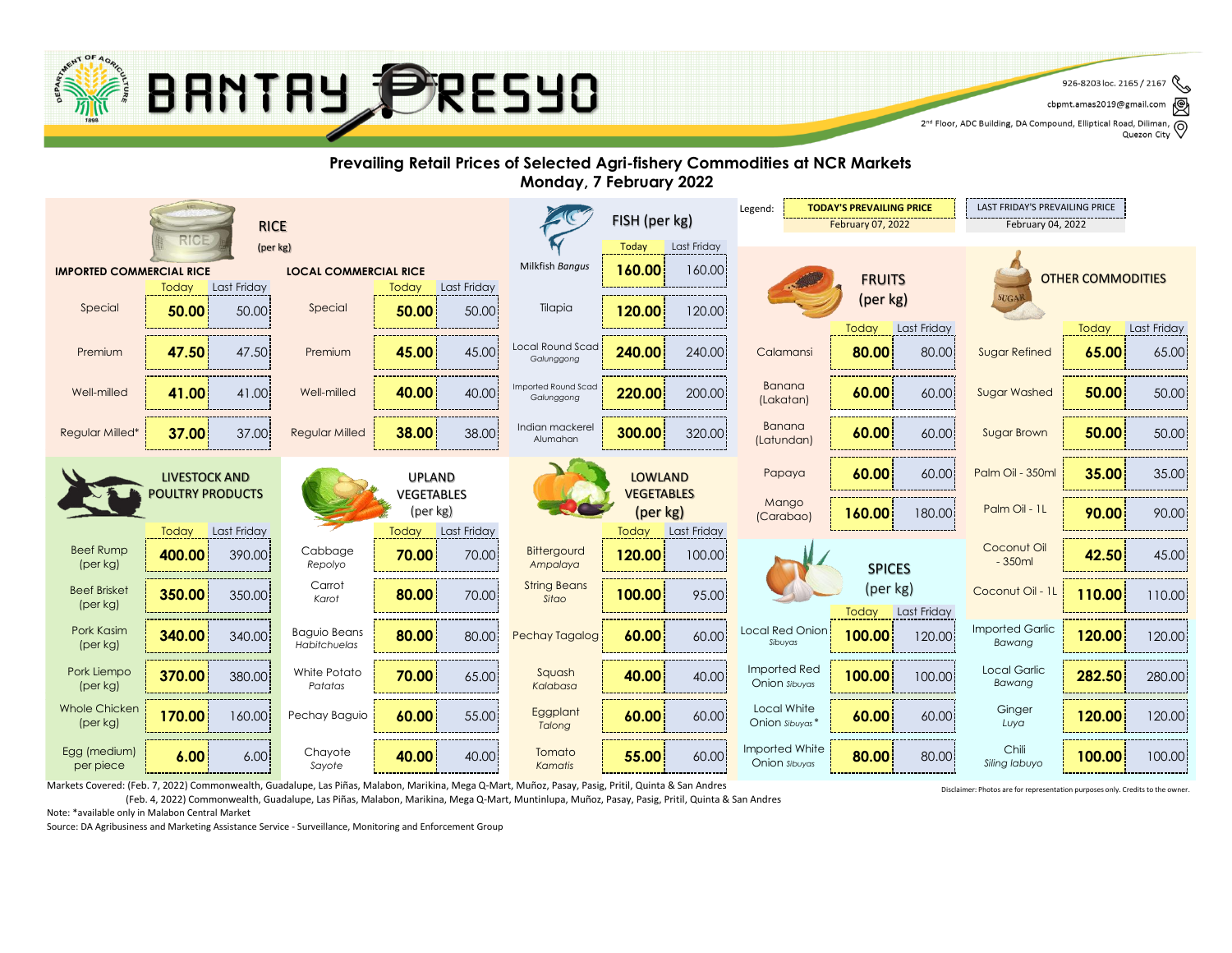

#### **Prevailing Retail Prices of Selected Agri-fishery Commodities per Market Monday, 7 February 2022**

|                                         |                                           |                |                                |                                |                  | <b>COMMODITY (PHP/KG)</b> |               |                                |
|-----------------------------------------|-------------------------------------------|----------------|--------------------------------|--------------------------------|------------------|---------------------------|---------------|--------------------------------|
| <b>MARKET</b>                           | <b>Well-milled</b><br><b>Rice (Local)</b> | <b>Tilapia</b> | Galunggong                     | <b>Whole</b><br><b>Chicken</b> | *Egg<br>(Medium) | Ampalaya                  | <b>Tomato</b> | Cabbage                        |
| <b>New Las Piñas City Public Market</b> | 40.00                                     | 140.00         | 240.00                         | 170.00                         | 6.00             | 120.00                    | 50.00         | 75.00                          |
| <b>Guadalupe Public Market/Makati</b>   | 44.00                                     | 140.00         | <b>NOT</b><br><b>AVAILABLE</b> | 170.00                         | 6.00             | 120.00                    | 60.00         | <b>NOT</b><br><b>AVAILABLE</b> |
| San Andres Market/Manila                | 40.00                                     | 120.00         | 260.00                         | 160.00                         | 6.00             | 120.00                    | 70.00         | 70.00                          |
| Quinta Market/Manila                    | 42.00                                     | 130.00         | <b>NOT</b><br><b>AVAILABLE</b> | 160.00                         | 6.50             | 110.00                    | 40.00         | 65.00                          |
| <b>Pritil Market/Manila</b>             | 40.00                                     | 120.00         | 200.00                         | 170.00                         | 5.50             | 110.00                    | 50.00         | 50.00                          |
| <b>Marikina Public Market</b>           | 43.00                                     | 140.00         | 240.00                         | 170.00                         | 6.50             | 120.00                    | 60.00         | <b>NOT</b><br>AVAILABLE        |
| <b>Pasay City Market</b>                | 40.00                                     | 110.00         | <b>NOT</b><br><b>AVAILABLE</b> | 150.00                         | 6.00             | 90.00                     | 60.00         | <b>NOT</b><br><b>AVAILABLE</b> |
| <b>Pasig City Mega Market</b>           | 40.00                                     | 100.00         | 200.00                         | 150.00                         | 6.50             | 100.00                    | 40.00         | 80.00                          |
| <b>Commonwealth Market/Quezon City</b>  | 38.00                                     | 120.00         | 240.00                         | 140.00                         | 5.60             | 120.00                    | 40.00         | 55.00                          |
| Muñoz Market/Quezon City                | 37.50                                     | 125.00         | <b>NOT</b><br><b>AVAILABLE</b> | 160.00                         | 6.00             | 100.00                    | 50.00         | 50.00                          |
| Mega Q-mart/Quezon City                 | 44.00                                     | 120.00         | 220.00                         | 150.00                         | 5.95             | 80.00                     | 60.00         | 70.00                          |
| <b>Malabon Central Market</b>           | 41.00                                     | 120.00         | 250.00                         | 147.00                         | 5.00             | 100.00                    | 50.00         | 45.00                          |

Source: DA Agribusiness and Marketing Assistance Service - Surveillance, Monitoring and Enforcement Group Note: NOT AVAILABLE - No stocks available/sold in the market

\* price per piece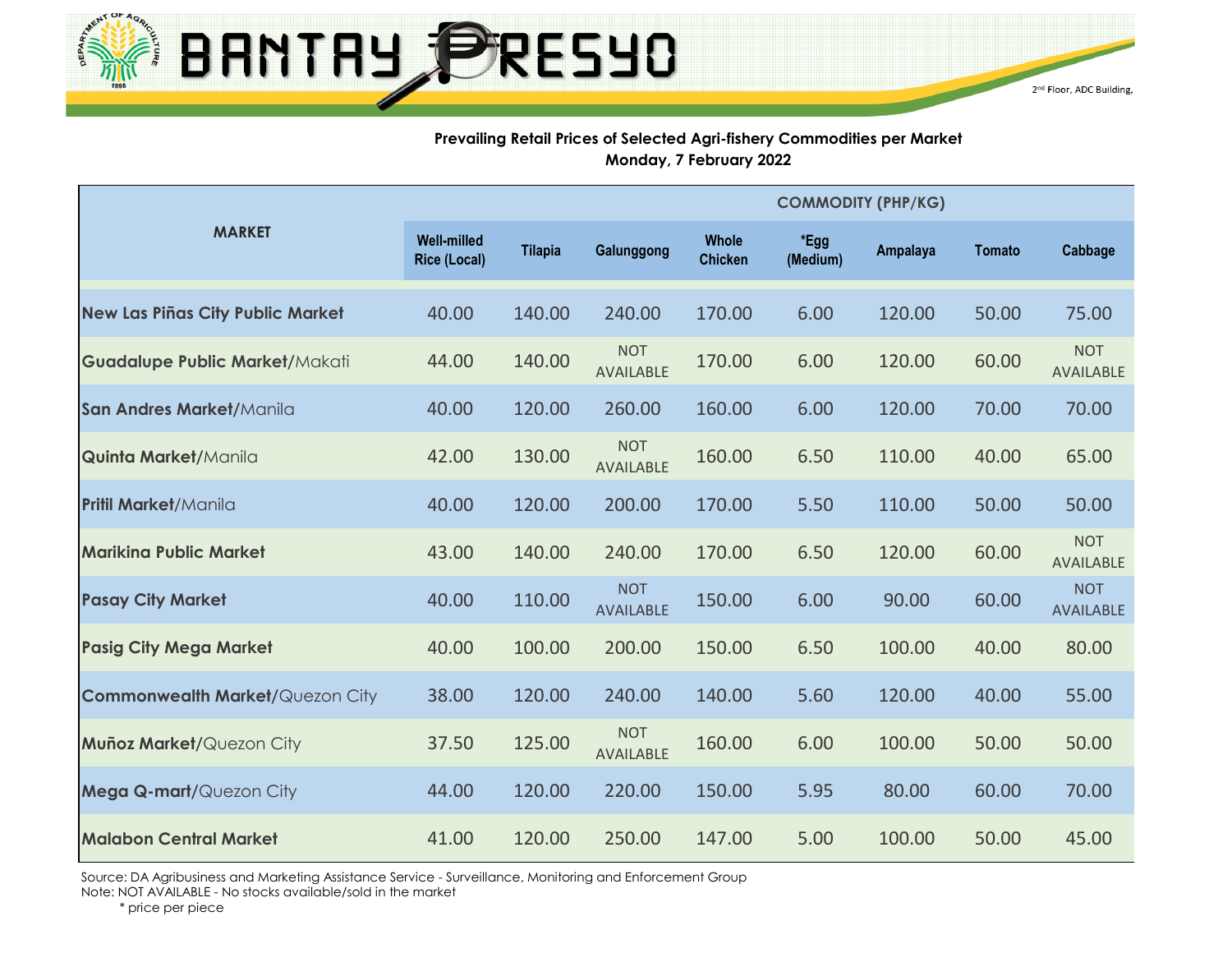

| Pechay<br><b>Baguio</b> | <b>Red Onion</b><br>(Local)    |
|-------------------------|--------------------------------|
| 65.00                   | 140.00                         |
| 50.00                   | 120.00                         |
| 70.00                   | 150.00                         |
| 55.00                   | <b>NOT</b><br><b>AVAILABLE</b> |
| 50.00                   | 100.00                         |
| 70.00                   | 140.00                         |
| 60.00                   | 100.00                         |
| 50.00                   | 120.00                         |
| 60.00                   | 100.00                         |
| 60.00                   | 100.00                         |
| 60.00                   | 130.00                         |
| 50.00                   | 80.00                          |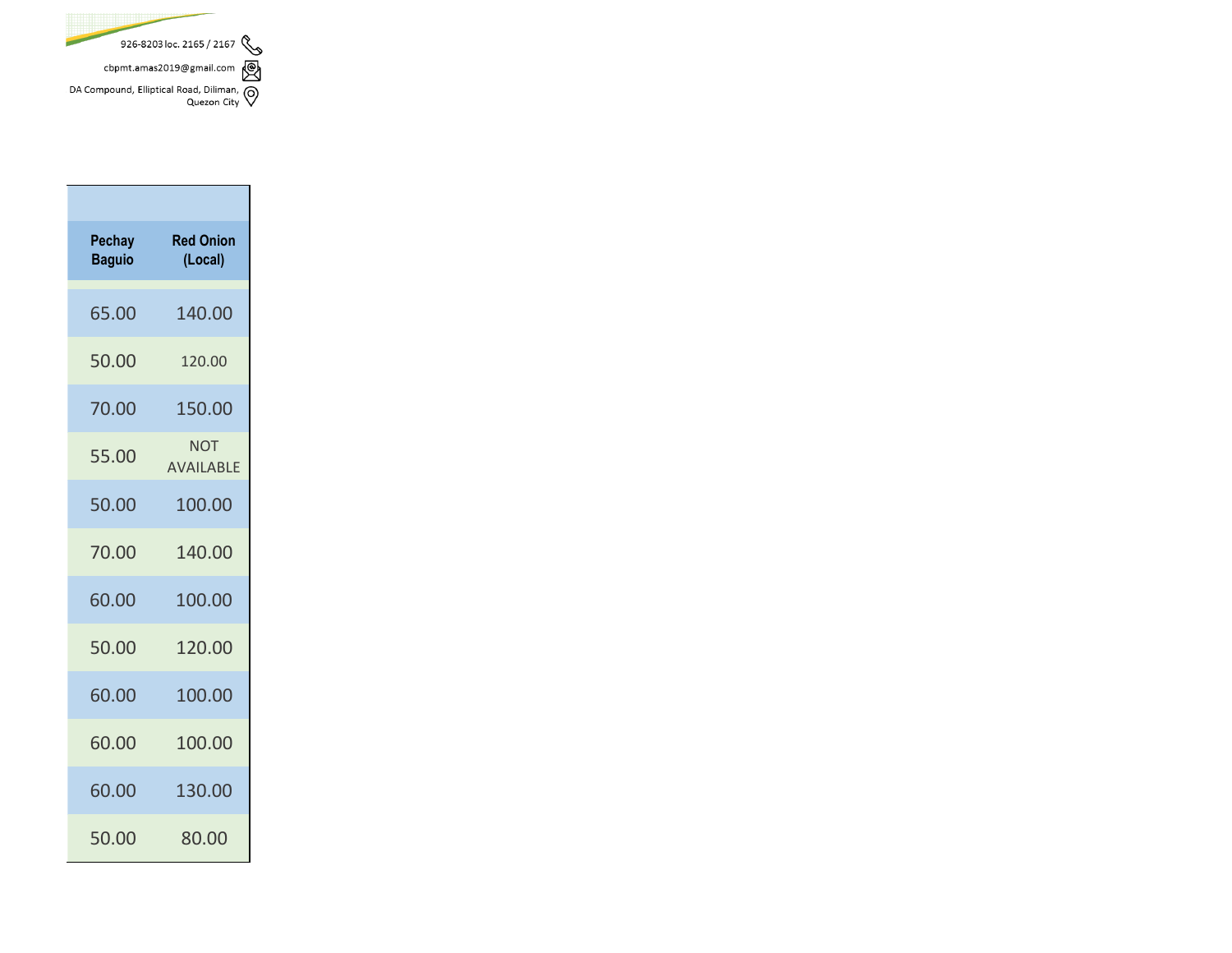### **BANTAY PRESYO** 2<sup>nd</sup> Floor, ADC Building, DA Compound, Elliptical Road, Dilir Prevailing Retail Prices of Fresh and Frozen Pork Products in NCR Markets February 7, 2022

# FRESH & FROZEN PORK KASIM/PIGUE

926-8203 loc. 2165 / 2167 cbpmt.amas2019@gmail.com

 $\circledcirc$ 

|                |                                            | <b>PRICE PER KILOGRAM (P/kg)</b> |                |                    |                |                    |  |
|----------------|--------------------------------------------|----------------------------------|----------------|--------------------|----------------|--------------------|--|
| <b>MARKET</b>  |                                            |                                  | <b>Fresh</b>   |                    | Frozen         |                    |  |
|                |                                            |                                  | <b>Today</b>   | <b>Last Friday</b> | <b>Today</b>   | <b>Last Friday</b> |  |
|                |                                            |                                  | (Feb. 7, 2022) | (Feb. 4, 2022)     | (Feb. 7, 2022) | (Feb. 4, 2022)     |  |
| 1              | <b>New Las Piñas City Public Market</b>    |                                  | 340.00         | 340.00             | N/A            | N/A                |  |
| $\overline{2}$ | <b>Guadalupe Public Market</b>             |                                  | 340.00         | 340.00             | 230.00         | 230.00             |  |
| 3              | <b>Mandaluyong Public Market</b>           |                                  | $(-)$          | 360.00             | $(-)$          | N/A                |  |
| 4              | <b>San Andres Market</b>                   |                                  | 350.00         | 350.00             | N/A            | N/A                |  |
| 5              | <b>Dagonoy Market</b>                      |                                  | 345.00         | 345.00             | 240.00         | 240.00             |  |
| 6              | <b>Paco Market</b>                         |                                  | 320.00         | 320.00             | 220.00         | 220.00             |  |
| 7              | <b>Sta. Ana Market</b>                     |                                  | 380.00         | 380.00             | N/A            | N/A                |  |
| 8              | <b>Quinta Market</b>                       |                                  | 340.00         | 350.00             | N/A            | N/A                |  |
| 9              | <b>Blumentritt Market</b>                  |                                  | 285.00         | 280.00             | 230.00         | 230.00             |  |
| 10             | <b>Trabajo Market</b>                      |                                  | 360.00         | 370.00             | N/A            | N/A                |  |
| 11             | <b>Pritil Market</b>                       |                                  | 350.00         | 360.00             | N/A            | N/A                |  |
| 12             | <b>Marikina Public Market</b>              |                                  | 340.00         | 340.00             | 225.00         | 225.00             |  |
| 13             | <b>Concepcion Dos Wet and Dry Market</b>   |                                  | 350.00         | 350.00             | N/A            | N/A                |  |
| 14             | <b>Marikina Zone Market</b>                |                                  | 300.00         | 300.00             | 219.00         | 219.00             |  |
| 15             | <b>New Parang Market</b>                   |                                  | 350.00         | 350.00             | N/A            | N/A                |  |
| 16             | Pamilihang Lungsod ng Muntinlupa           |                                  | $(-)$          | 320.00             | $(-)$          | 210.00             |  |
| 17             | <b>Taguig People's Market</b>              |                                  | 320.00         | 320.00             | 240.00         | 240.00             |  |
| 18             | <b>Aling Clara's Wet &amp; Dry Market</b>  |                                  | 345.00         | 345.00             | N/A            | N/A                |  |
| 19             | <b>Bicutan Market</b>                      |                                  | 320.00         | 320.00             | 210.00         | 210.00             |  |
| 20             | La Huerta New Parañaque Market             |                                  | 340.00         | 340.00             | N/A            | N/A                |  |
| 21             | <b>Pasay City Market</b>                   |                                  | 310.00         | 310.00             | 240.00         | 240.00             |  |
| 22             | <b>Cartimar Market</b>                     |                                  | 330.00         | 330.00             | N/A            | N/A                |  |
| 23             | <b>Wowee Market</b>                        |                                  | 300.00         | 300.00             | N/A            | N/A                |  |
| 24             | <b>Pasig City Mega Market</b>              |                                  | 340.00         | 340.00             | 215.00         | 215.00             |  |
| 25             | <b>New Arayat Market</b>                   |                                  | 330.00         | 330.00             | 225.00         | 225.00             |  |
| 26             | <b>Commonwealth Market</b>                 |                                  | 320.00         | 320.00             | 220.00         | 220.00             |  |
| 27             | <b>Litex Wet and Dry Market</b>            |                                  | 330.00         | 330.00             | N/A            | N/A                |  |
| 28             | <b>Muñoz Market</b>                        |                                  | 330.00         | 330.00             | N/A            | N/A                |  |
| 29             | <b>Tandang Sora Market</b>                 |                                  | 340.00         | 340.00             | N/A            | N/A                |  |
| 30             | <b>Visayas Avenue Wet &amp; Dry Market</b> |                                  | 345.00         | 345.00             | N/A            | N/A                |  |
| 31             | Mega Q-mart                                |                                  | 330.00         | 330.00             | 230.00         | 230.00             |  |
| 32             | <b>Farmer's Market</b>                     |                                  | 350.00         | 350.00             | N/A            | N/A                |  |
| 33             | <b>Murphy Public Market</b>                |                                  | 340.00         | 340.00             | 220.00         | 220.00             |  |
| 34             | <b>Agora Public Market</b>                 |                                  | 340.00         | 340.00             | 240.00         | N/A                |  |
| 35             | <b>Malabon Central Market</b>              |                                  | 330.00         | 325.00             | 220.00         | 220.00             |  |
| 36             | Da Best Sangandaan Market                  |                                  | 360.00         | 360.00             | N/A            | N/A                |  |

Source: DA Agribusiness and Marketing Assistance Service - Surveillance, Monitoring and Enforcement Group

Note(s): Total number of markets monitored: February 7, 2022 (Today) - 34 markets | February 4, 2022 (Last Friday) - 36 markets N/A - Not available in the market

(-) Closed due to disinfection

 \*Percentage excludes stalls reported from markets with no pork availability situation monitoring conducted today and last Friday.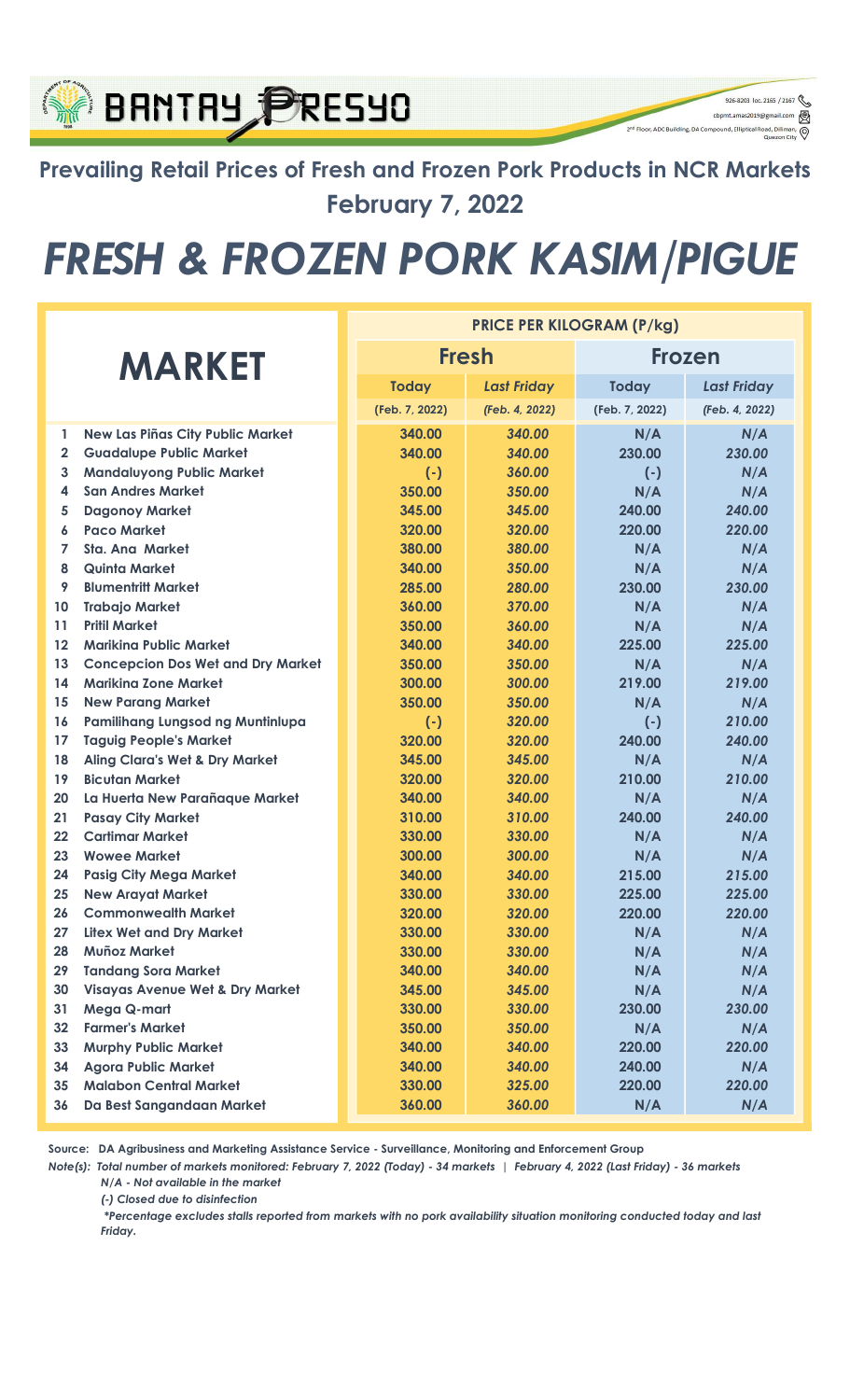### **BRNTRY PRESYO** 2<sup>nd</sup> Floor, ADC Building, DA Compound, Elliptical Road, Dili

Prevailing Retail Prices of Fresh and Frozen Pork Products in NCR Markets February 7, 2022

926-8203 loc. 2165 / 2167 cbpmt.amas2019@gmail.com

 $\circledcirc$ 

# FRESH & FROZEN LIEMPO

|               |                                            | <b>PRICE PER KILOGRAM (P/kg)</b> |                |                    |                |                    |
|---------------|--------------------------------------------|----------------------------------|----------------|--------------------|----------------|--------------------|
| <b>MARKET</b> |                                            |                                  | <b>Fresh</b>   |                    | <b>Frozen</b>  |                    |
|               |                                            |                                  | <b>Today</b>   | <b>Last Friday</b> | <b>Today</b>   | <b>Last Friday</b> |
|               |                                            |                                  | (Feb. 7, 2022) | (Feb. 4, 2022)     | (Feb. 7, 2022) | (Feb. 4, 2022)     |
| 1             | <b>New Las Piñas City Public Market</b>    |                                  | 370.00         | 370.00             | N/A            | N/A                |
| $\mathbf{2}$  | <b>Guadalupe Public Market</b>             |                                  | 370.00         | 370.00             | N/A            | N/A                |
| 3             | <b>Mandaluyong Public Market</b>           |                                  | $(-)$          | 390.00             | $(-)$          | N/A                |
| 4             | <b>San Andres Market</b>                   |                                  | 380.00         | 380.00             | N/A            | N/A                |
| 5             | <b>Dagonoy Market</b>                      |                                  | 380.00         | 380.00             | 280.00         | 280.00             |
| 6             | <b>Paco Market</b>                         |                                  | 360.00         | 360.00             | 260.00         | 260.00             |
| 7             | <b>Sta. Ana Market</b>                     |                                  | 400.00         | 400.00             | N/A            | N/A                |
| 8             | <b>Quinta Market</b>                       |                                  | 370.00         | 380.00             | N/A            | N/A                |
| 9             | <b>Blumentritt Market</b>                  |                                  | 340.00         | 340.00             | 250.00         | 250.00             |
| 10            | <b>Trabajo Market</b>                      |                                  | 395.00         | 390.00             | N/A            | N/A                |
| 11            | <b>Pritil Market</b>                       |                                  | 380.00         | 390.00             | N/A            | N/A                |
| 12            | <b>Marikina Public Market</b>              |                                  | 370.00         | 370.00             | N/A            | N/A                |
| 13            | <b>Concepcion Dos Wet and Dry Market</b>   |                                  | 390.00         | 390.00             | N/A            | N/A                |
| 14            | <b>Marikina Zone Market</b>                |                                  | 330.00         | 330.00             | 260.00         | 260.00             |
| 15            | <b>New Parang Market</b>                   |                                  | 365.00         | 370.00             | N/A            | N/A                |
| 16            | Pamilihang Lungsod ng Muntinlupa           |                                  | $(-)$          | 350.00             | $(-)$          | 250.00             |
| 17            | <b>Taguig People's Market</b>              |                                  | 330.00         | 330.00             | 270.00         | 270.00             |
| 18            | <b>Aling Clara's Wet &amp; Dry Market</b>  |                                  | 377.50         | 377.50             | N/A            | N/A                |
| 19            | <b>Bicutan Market</b>                      |                                  | 350.00         | 350.00             | 240.00         | 240.00             |
| 20            | La Huerta New Parañaque Market             |                                  | 375.00         | 375.00             | N/A            | N/A                |
| 21            | <b>Pasay City Market</b>                   |                                  | 370.00         | 370.00             | 280.00         | 280.00             |
| 22            | <b>Cartimar Market</b>                     |                                  | 380.00         | 380.00             | N/A            | N/A                |
| 23            | <b>Wowee Market</b>                        |                                  | 360.00         | 360.00             | N/A            | N/A                |
| 24            | <b>Pasig City Mega Market</b>              |                                  | 380.00         | 380.00             | 255.00         | 255.00             |
| 25            | <b>New Arayat Market</b>                   |                                  | 370.00         | 370.00             | 280.00         | 280.00             |
| 26            | <b>Commonwealth Market</b>                 |                                  | 340.00         | 340.00             | 280.00         | 280.00             |
| 27            | <b>Litex Wet and Dry Market</b>            |                                  | 360.00         | 360.00             | N/A            | N/A                |
| 28            | Muñoz Market                               |                                  | 370.00         | 370.00             | N/A            | N/A                |
| 29            | <b>Tandang Sora Market</b>                 |                                  | 380.00         | 380.00             | N/A            | N/A                |
| 30            | <b>Visayas Avenue Wet &amp; Dry Market</b> |                                  | 380.00         | 380.00             | N/A            | N/A                |
| 31            | Mega Q-mart                                |                                  | 390.00         | 390.00             | 280.00         | 280.00             |
| 32            | <b>Farmer's Market</b>                     |                                  | 380.00         | 380.00             | N/A            | N/A                |
| 33            | <b>Murphy Public Market</b>                |                                  | 370.00         | 370.00             | N/A            | N/A                |
| 34            | <b>Agora Public Market</b>                 |                                  | 380.00         | 380.00             | N/A            | N/A                |
| 35            | <b>Malabon Central Market</b>              |                                  | 400.00         | 390.00             | 270.00         | 270.00             |
| 36            | Da Best Sangandaan Market                  |                                  | 380.00         | 380.00             | N/A            | N/A                |

Source: DA Agribusiness and Marketing Assistance Service - Surveillance, Monitoring and Enforcement Group

Note(s): Total number of markets monitored: February 7, 2022 (Today) - 34 markets | February 4, 2022 (Last Friday) - 36 markets N/A - Not available in the market

(-) Closed due to disinfection

 \*Percentage excludes stalls reported from markets with no pork availability situation monitoring conducted today and last Friday.